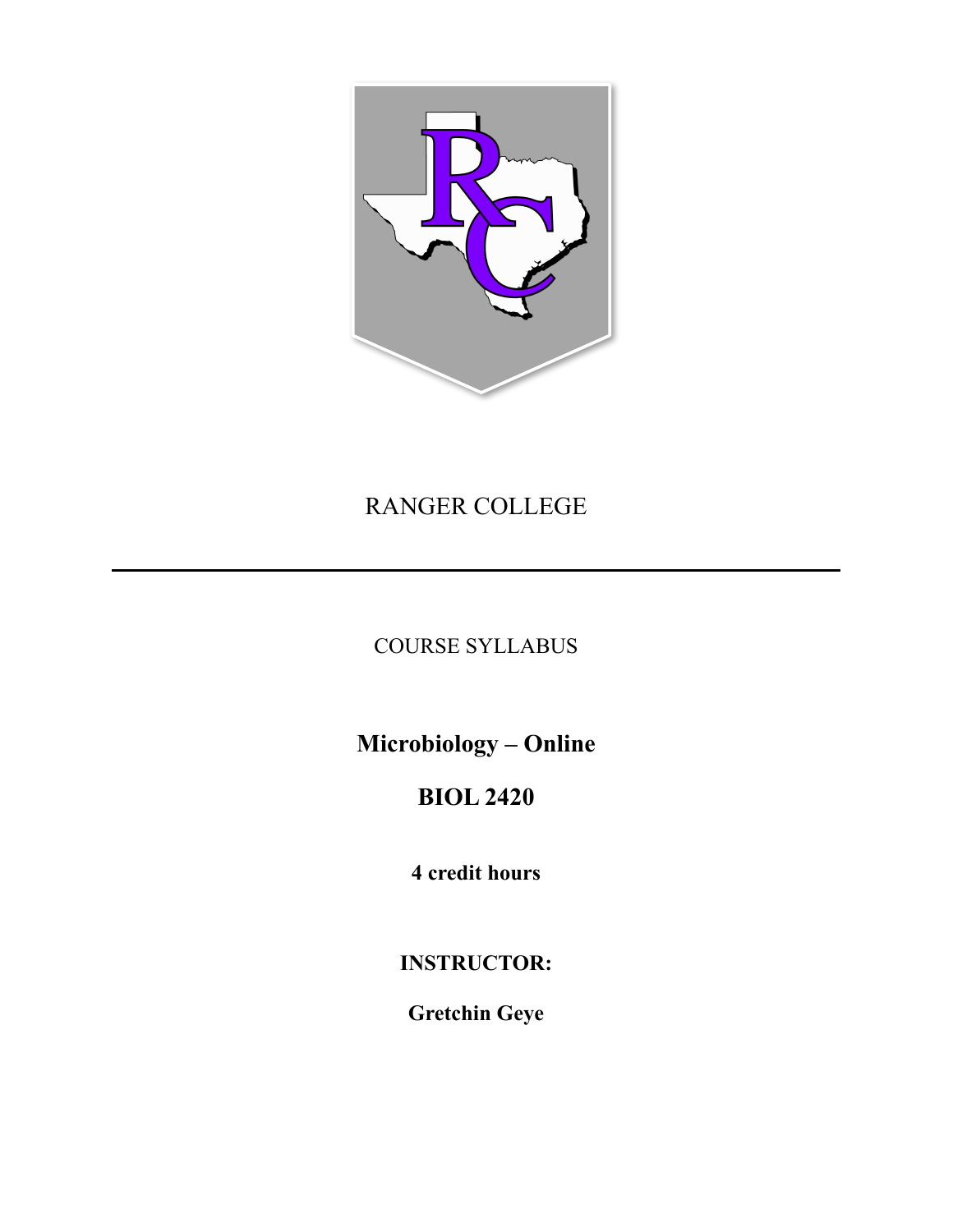| <b>INSTRUCTOR:</b> Gretchin Geye |                                           |
|----------------------------------|-------------------------------------------|
| EMAIL:                           | ggeye@rangercollege.edu                   |
| <b>HOURS:</b>                    | Available by email/Google hangout 9AM-7PM |

#### **I. Texas Core Curriculum Statement of Purpose**

Through the Texas Core Curriculum, students will gain a foundation of knowledge of human cultures and the physical and natural world, develop principles of personal and social responsibility for living in a diverse world, and advance intellectual and practical skills that are essential for all learning.

#### **II. Course Description**

This course covers basic microbiology and immunology and is primarily directed at pre-nursing, pre-allied health, and non-science majors. It provides an introduction to historical concepts of the nature of microorganisms, microbial diversity, the importance of microorganisms and acellular agents in the biosphere, and their roles in human and animal diseases. Major topics include bacterial structure as well as growth, physiology, genetics, and biochemistry of microorganisms. Emphasis is on medical microbiology, infectious diseases, and public health.

Credit 4 semester hours.

#### **III. Required Background or Prerequisite**

Recommended prerequisite: BIOL1407.

#### **IV. Required Textbook and Course Materials**

# **YOUR TEXT IS INCLUDED IN IncludeEd!!!! Do NOT purchase a book! If you are a DUAL CREDIT student you WILL have to purchase the eBook & Connect access!**

**Connect and LearnSmart Labs Access Card for Foundations in Microbiology**  Edition: 11

#### **Kathleen Park Talaro, PASADENA CITY COLLEGE**

#### **Barry Chess, PASADENA CITY COLLEGE**

**The** *required textbook package* **includes an** *eBook* **version of the textbook included in the Connect PLUS package. It comes as an access card/code.**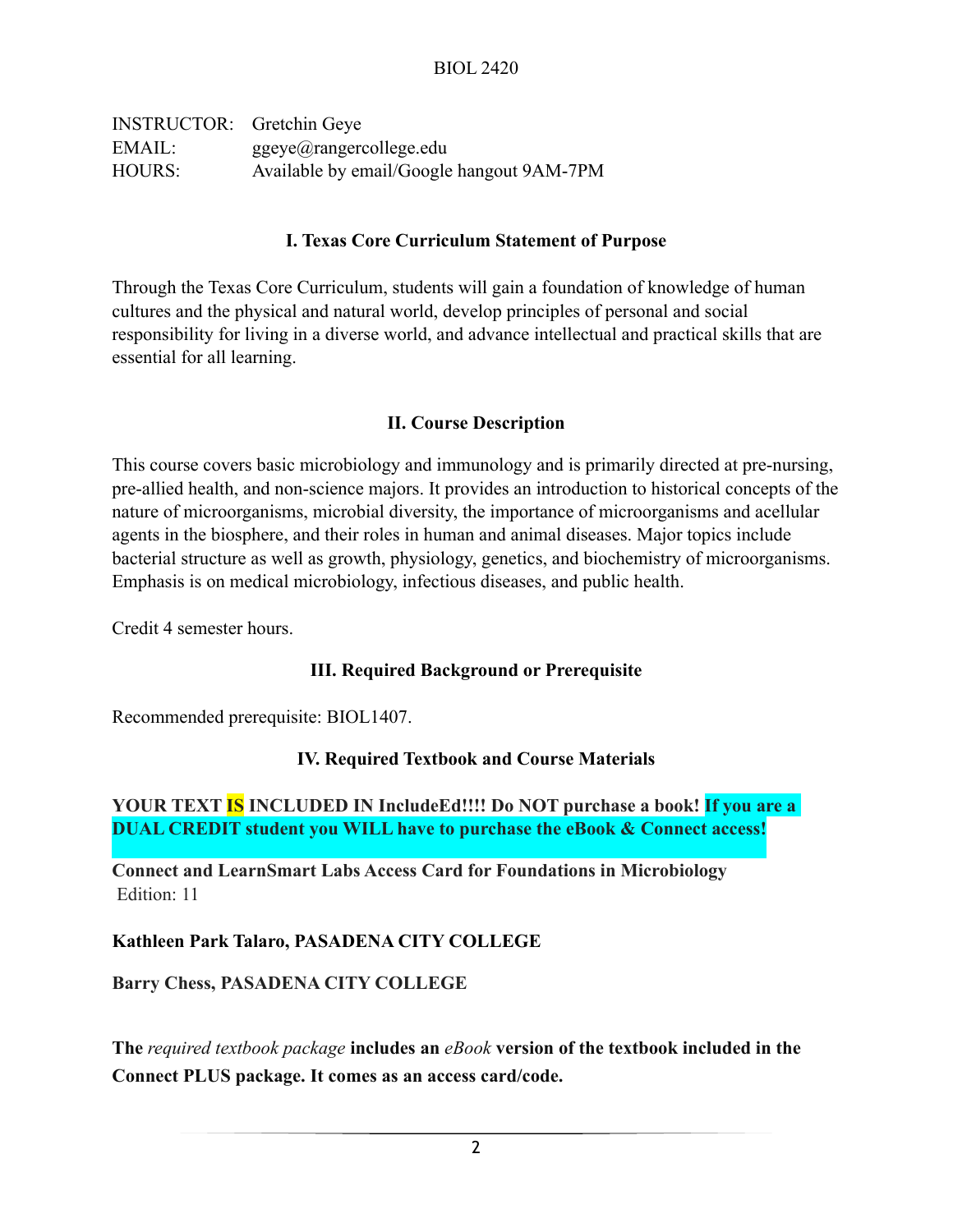**For those of you who prefer a hard copy of the textbook, it is available in hard copy with Connect PLUS included as well at the college bookstore.** 

**McGraw-Hill offers an upgrade to 'loose leaf' pages when you enter your access code for Connect PLUS at a very low rate. The bookstore may also have this option.** 

*The easiest way to get access to the text is to go to the very first assignment "Get To Know Connect", this will take you straight to the website where you will register and simply get started on the assignments! YOU DO NOT HAVE TO PURCHASE ACCESS!!*

**Required Lab Access:** *You absolutely MUST HAVE Connect PLUS WITH LABS in order to complete your lab assignments for this course.* **The lab portion of the course is 25% of your grade.** 

**Microbiology for Non-Science Majors** 

**Mrs. Gretchin Geye** 

**Email: ggeye@rangercollege.edu I check this multiple times a day, so I WILL get back to you ASAP.**

**Contact Info:** 

# **Please leave your name, the course you are enrolled in and the section number on all emails.**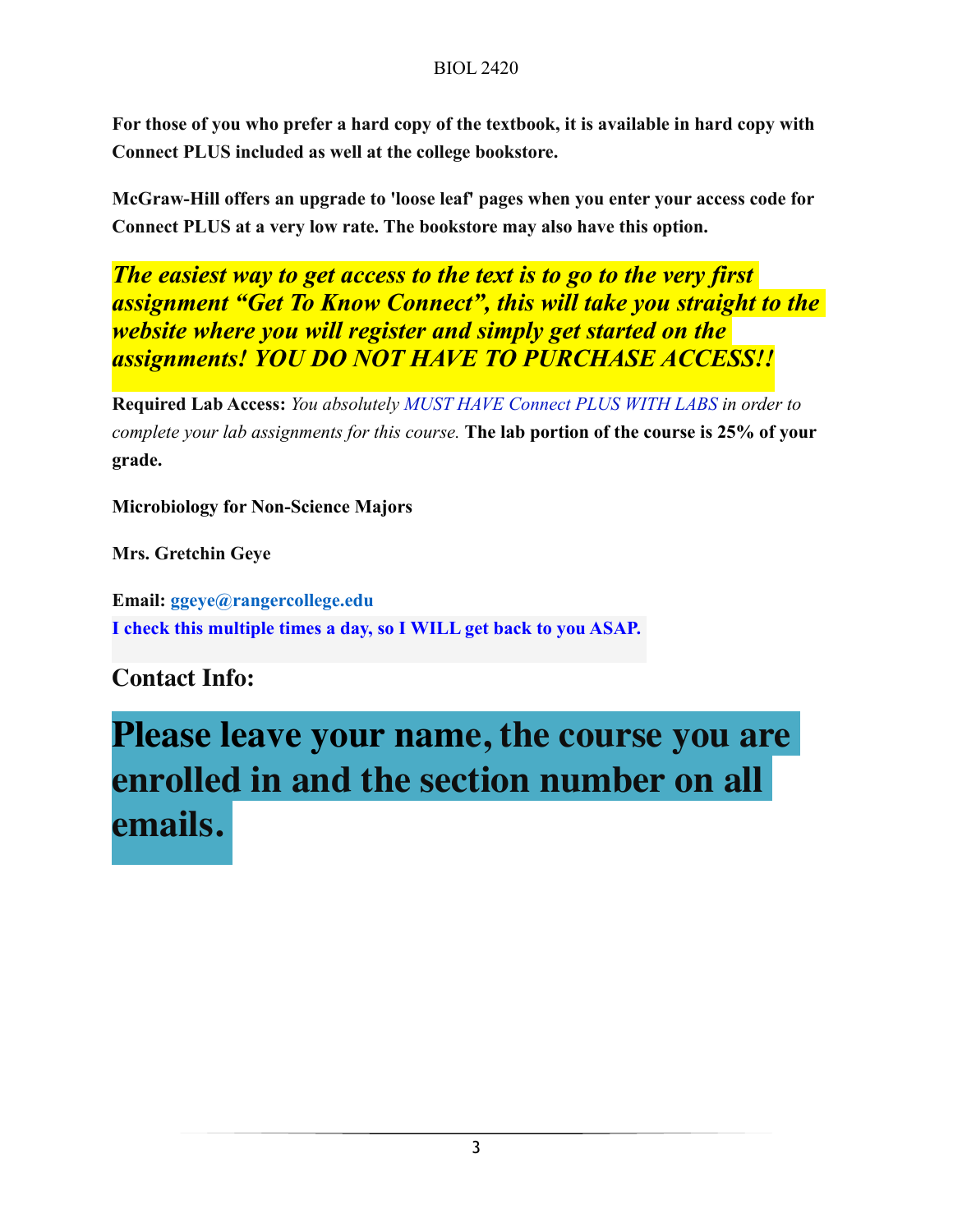#### **V. Course Purpose**

Life Science courses focus on describing, explaining and predicting natural phenomena using the scientific method. Courses involve the understanding of interactions among natural phenomena and the implications of scientific principles on the physical world and on human experiences.

#### **VI. Learning Outcomes**

**Upon successful completion of the course, students will have demonstrated proficiency in the following areas:**

- 1. Main themes of microbiology
- 2. Chemistry of microbiology
- 3. Study methods and tools used in microbiology laboratories
- 4. Vital characteristics and diversity of viral, prokaryotic, and eukaryotic microbes
- 5. Microbial nutrition, ecology, growth
- 6. Microbial metabolism and genetics
- 7. Physical and chemical agents for microbial control
- 8. The effects of drugs on microbes and hosts
- 9. Microbe-Human interactions
- 10. Host defenses and immunity
- 11. Cocci and Bacilli of Medical Importance

# **VII. Core Objectives**

This course meets the following of the six Core Objectives established by Texas:

- ☒ **Critical Thinking Skills (CT)** Creative thinking, innovation, inquiry, and analysis; evaluation and synthesis of information
- ☒ **Communication Skills (COM)** effective development, interpretation and expression of ideas through written, oral, and visual communication
- ☒ **Empirical and Quantitative Skills (EQS)** The manipulation and analysis of numerical data or observable facts resulting in informed conclusions
- $\boxtimes$  **Teamwork (TW)** The ability to consider different points of view and to work effectively with others to support a shared purpose or goal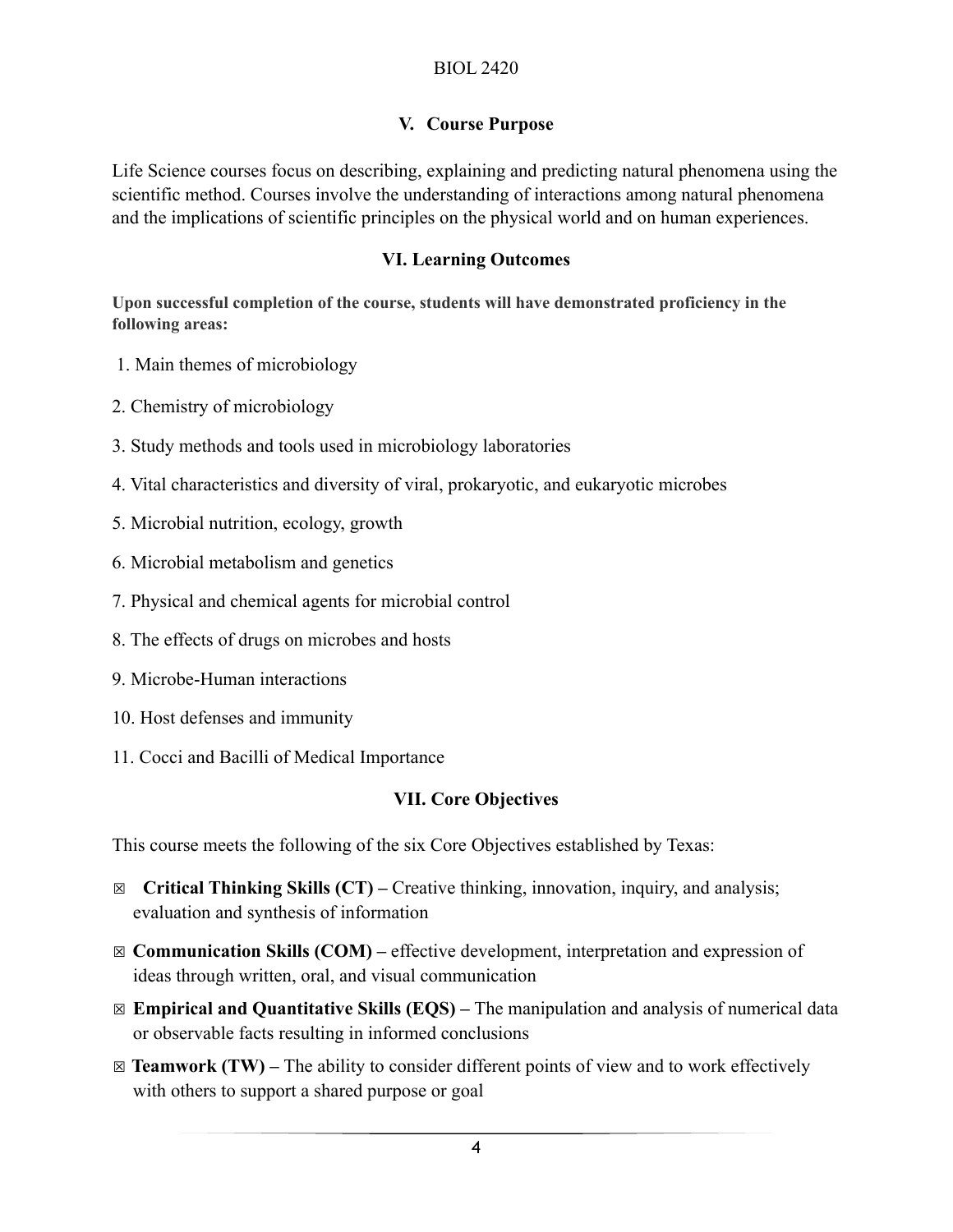#### BIOL 2420

- ☐ **Social Responsibility (SR)** Intercultural competence, knowledge of civic responsibility, and the ability to engage effectively in regional, national, and global communities
- ☐ **Personal Responsibility (PR)** The ability to connect choices, actions, and consequences to ethical decision-making

#### **VIII. Methods of Instruction**

Reading/lectures/notes

Online practice (Learn Smart/Smartbook)

Virtual LABS using Connect

Labs in which major biological principles will be demonstrated by examination of specimens, conducting experiments and viewing videos virtually.

**Attendance Expectations and Policy:** In this online class, attendance is expected. Because this is an asynchronous class with flexible activity time, there should be no reason to miss class. To be counted in attendance, students must log onto Blackboard a minimum of two days per week. Those wishing to achieve a higher score in the course will want to exceed that expectation.

**Disability Accommodations:** Ranger College seeks to provide reasonable accommodations for all qualified individuals with disabilities. This college will comply with all applicable federal, state and local laws, regulations, and guidelines with respect to providing reasonable accommodations as required in order to provide an equal educational opportunity. It is the student's responsibility to contact the instructor in a timely manner to arrange appropriate accommodations. If you have a disability, including a specific learning disability, please notify the instructor to discuss possible accommodations needs, if so desired.

**Plagiarism:** Ranger College recognizes the seriousness of plagiarism, which is defined as turning in someone else's work and calling it your own. At Ranger College, plagiarism is treated as a dishonest action, an issue of dishonorable behavior. There are two types of plagiarism to beware of--intentional and unintentional plagiarism. Intentional plagiarism is an obvious type of cheating that includes turning in work that you are falsely presenting as your own. It may be work that was produced by a roommate, a spouse or material copied from the Internet. Copy and Paste is considered intentional plagiarism. Allowing another student to copy your work is another type of intentional plagiarism. Unintentional plagiarism will not be addressed for this course. Penalties for plagiarism, according to Ranger College's Violations of the Student Code of Conduct, can be severe. They may range from failure of an assignment to failure of a course, to referral to the Dean, to dismissal from a program of study. These actions are not meant to be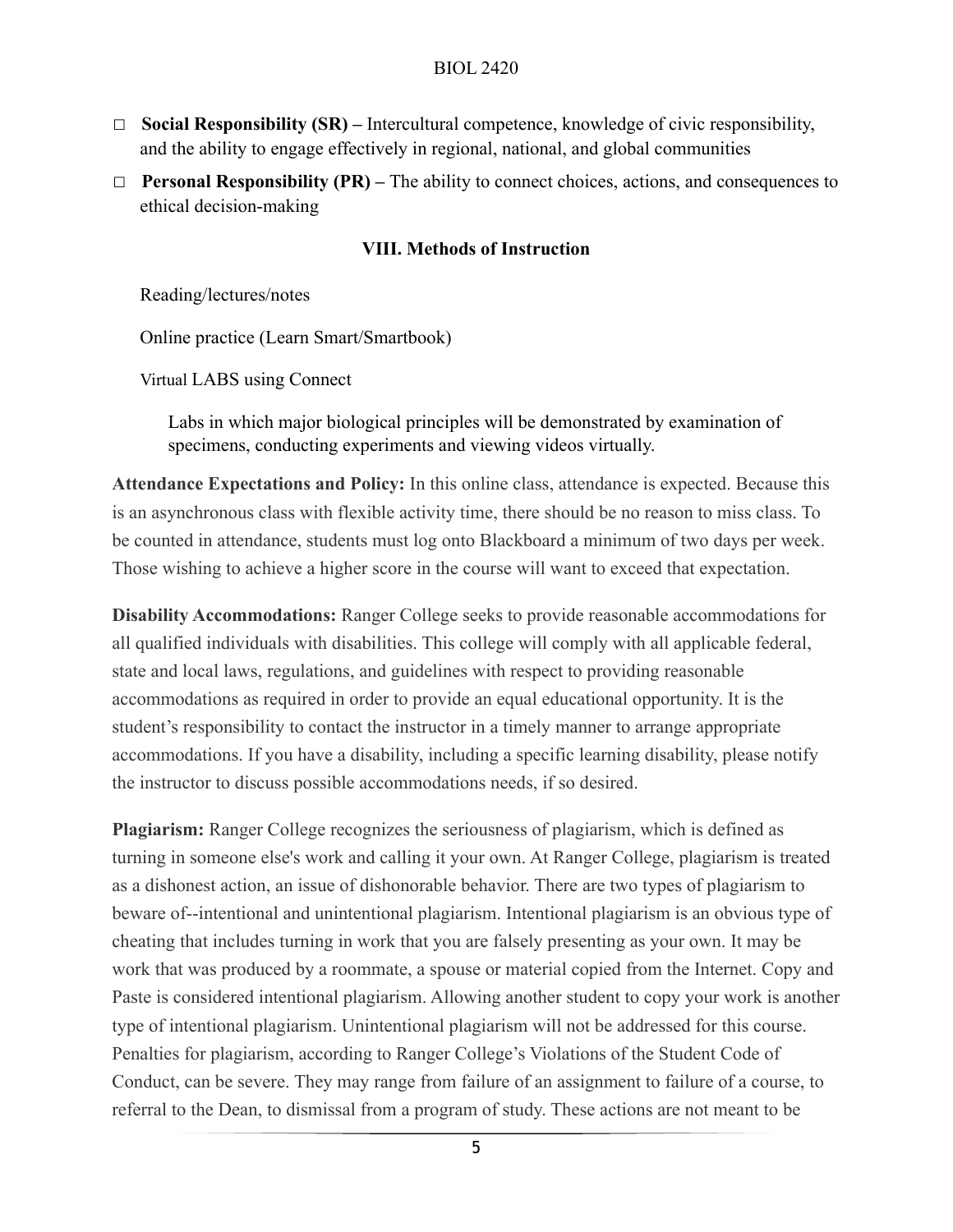threatening, but to ensure that students understand that the school takes plagiarism seriously. The underlying message of the Ranger College plagiarism policy is that instructors are committed to encouraging students to use source material correctly.

# **GENERAL POLICIES AND PROCEDURES:**

# **Major Course Requirements:**

**1.** Do your own work! If you have someone else do your work for you, you will not be prepared for the exams. Study groups are encouraged. It sometimes helps to understand a topic when another person is there to dialog with. Copying another person's assignment is discouraged as you will fail to benefit from not doing your own work, and once again, it is considered intentional plagiarism. Sharing the responsibility is also discouraged. This means one person doing half the assignment and another doing the other half, then sharing answers (once again, plagiarism on both parties involved). If you are going to work together, work on the same question together and discuss any questions that arise along the process. Attempt to understand the material you are working on as you can be assured that you will likely see it again on exams and possibly a future board exam. *Be prepared, learn as you learn!* 

**2.** All students are expected to turn in assignments by the due date. Any student who cannot turn in an assignment by the due date must communicate with the instructor *before* the due date, except in case of an emergency.

# **I DO NOT TAKE LATE WORK!**

**3.** Make up assignments and tests are at the discretion of the instructor. I understand that unforeseen circumstances occur that inhibit completion of assignments by the due date, or interfere with test scheduling. It is the responsibility of the student to inform me when such circumstances arise.

**4.** There are 5 exams the course that include 3 chapters. Exams are taken from your personal computer (Exams 1, 2, 3, 4 & Final Exam). FINAL EXAM IS PROCTORED!

You must make sure you have a good connection before attempting exams, meaning you may have to take your computer to another location during the exam or go to the college library and use one of the computers at that location. All exams must be taken in order to pass this course.

# **The FINAL Exam MUST BE a proctored exam either at a Ranger College facility or with ProctorU. TheFINAL Exam has a weight of 25%, so be sure that you prepare thoroughly!**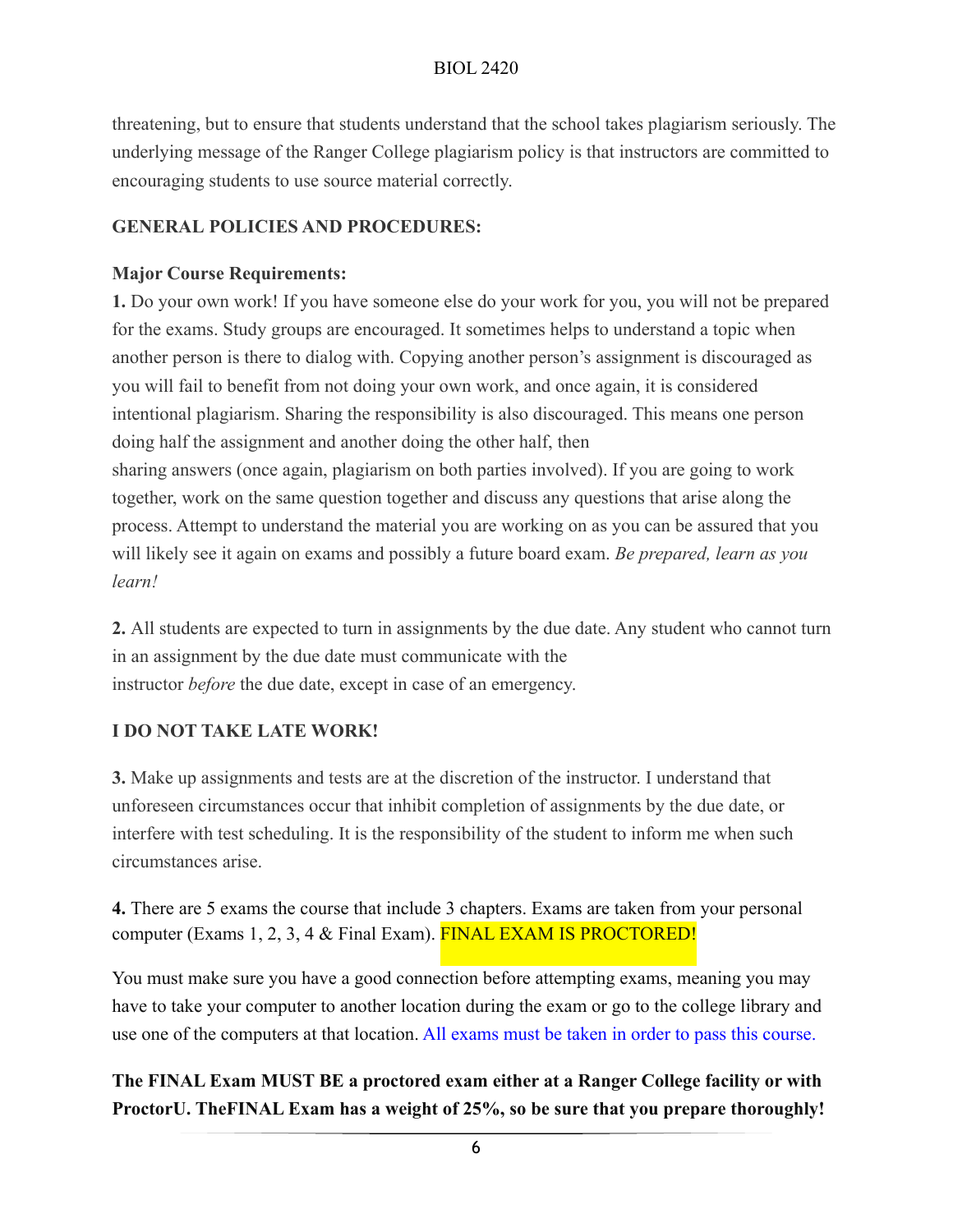# BIOL 2420

**6.** If you are not doing well in the class and you think you might need to drop it, please contact me first. If you choose to drop, it is *your* responsibility to complete the necessary paper work and submit it to the registrar. Do not expect *me* to drop you or ask *me* to drop you. *You* must initiate the drop. If you don't initiate the drop and you are on my final roster, the only choices I have, as far as a final grade, is F and WF. If you want a W, you must do the paperwork and drop the class.

**7.** If no assignments are received and you do not respond to email messages, I will assign a grade of F as your final grade in the class. If you wish to avoid this showing up on your transcript, please drop the class as soon as you know you can't handle the required work.

**8.** I will give incomplete grades (I) under special circumstances only. Additionally, you must have completed 90% of all the assignments and the first three exams taken. Exceptions will be considered on an as needed basis and all incomplete grade rewards must be approved by the department head.

**9.** Should you or a family member become ill during the semester or if you are involved any event that might prevent you from completing your work on time; you need to let me know immediately. If you miss an exam or need to drop the course with a grade of incomplete because of this, you will need to supply documentation of the injury, accident, etc., in the form of a doctor's note or hospital admission/release forms.

#### **Communications:**

**You must read the DISCUSSION BOARD each and every time you enter the course. ALL OF IT! I read every single comment and I want you to do the same. I prefer to not repeatedly answer the same question and communicating via the discussion board helps prevent this from occurring but only if each of you read all posts. Please do not post in multiple venues, or send me an email, text and post in two places. Since I read all posts, emails and text messages, I end up reading the same message 4 times. If you have urgent issues, remember that email message is the quickest way to reach me and is always acceptable as a means of contact. ALWAYS CONTACT ME IF YOU HAVE AN ISSUE WITH AN EXAM so I get the message right away.**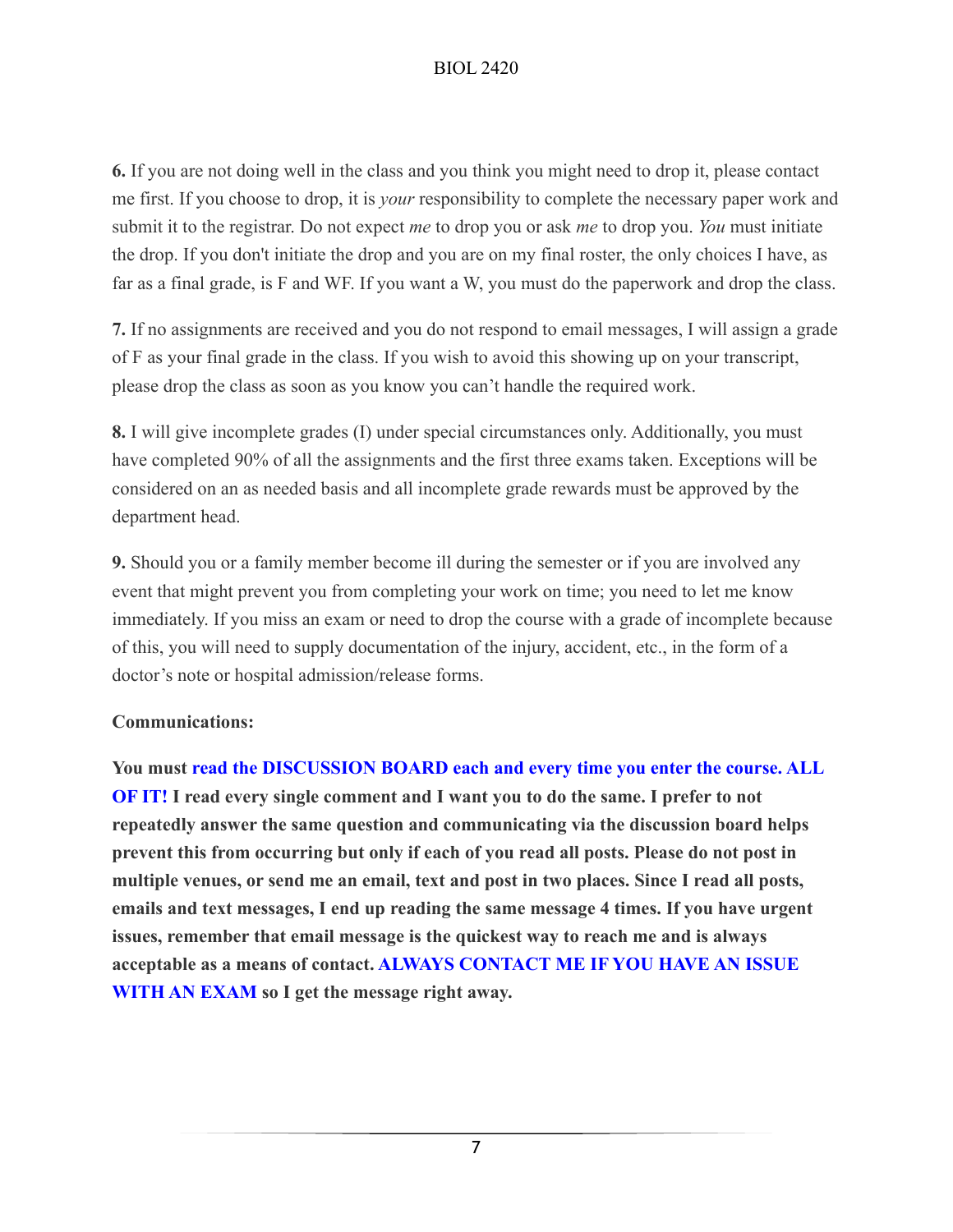#### **Grades and Completing Assignments:**

Graded items consist of 28 lab assignments

12 lecture assignments (Learn Smart Modules)

1 Get To Know Connect Quiz

3 Graded Discussions

4 section exams

1 Final Exam (comprehensive - Ch. 1, 3, 4, 5, 6, 7, 11, 12, 13, 14, 15)

Lecture assignments consist of completing the Learn Smart Assignments in McGraw Hill Connect and must be done to succeed in this course.

Lab assignments are done in Connect using Learn Smart Labs and must be done to succeed in this course.

**The Final Exam must be taken at a proctored testing facility or via Proctor U - NO EXCEPTIONS. Proctor U allows you to take exams for a \$25 fee from your desired location utilizing an online proctor. Exams cover three chapters each and the final IS comprehensive.** 

**If you are a DIGITEX student, you need to contact glewis@rangercollege.edu in order to set up testing at your colleges testing facility.** 

**All assignments will be due on the assigned due date that can be found in this syllabus.** 

**Please communicate with your instructor if you have extenuating circumstances that you would like to have considered regarding the late policy. Exceptions to this policy are at the discretion of the instructor and will be made on an as needed basis.**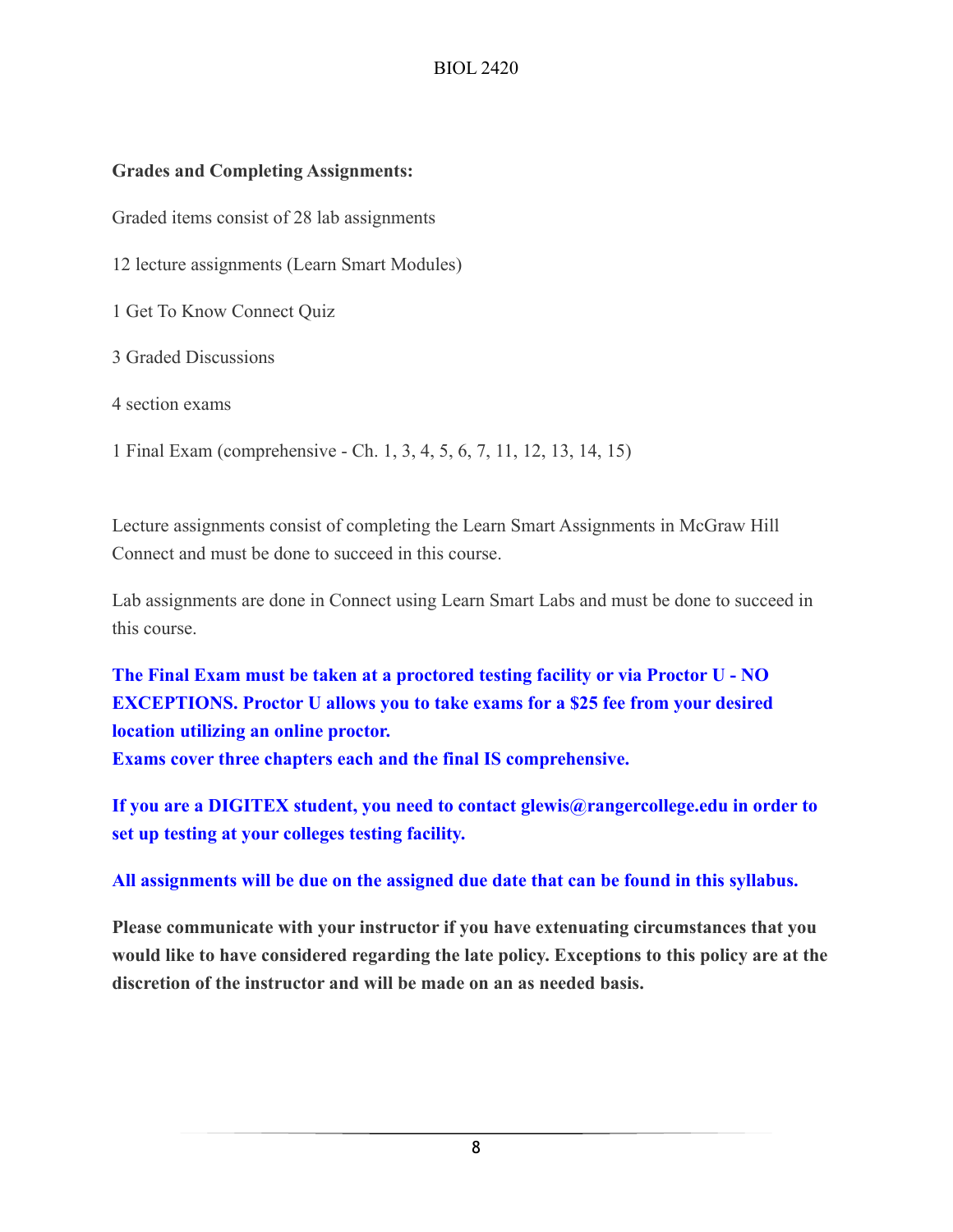**Overall Grading Policy:** 

**Students are graded primarily on the degree to which they meet learning outcomes, not just how much time and effort is put forth in the course.** 

**Grade distribution will be as follows:** 

| <b>Learn Smart Assignments</b> 10% |     | $89.5\% - 100\% = A$  |
|------------------------------------|-----|-----------------------|
| <b>Discussion Boards</b>           | 5%  | $79.5\% - 89.4\% = B$ |
| <b>Lab Assignments</b>             | 25% | $69.5\% - 79.4\% = C$ |
| <b>4 Unit Exams</b>                | 30% | $59.5\% - 69.4\% = D$ |
| <b>Final EXAM</b>                  | 25% | 59.4% or $\leq$ = F   |
|                                    |     |                       |

**100%**